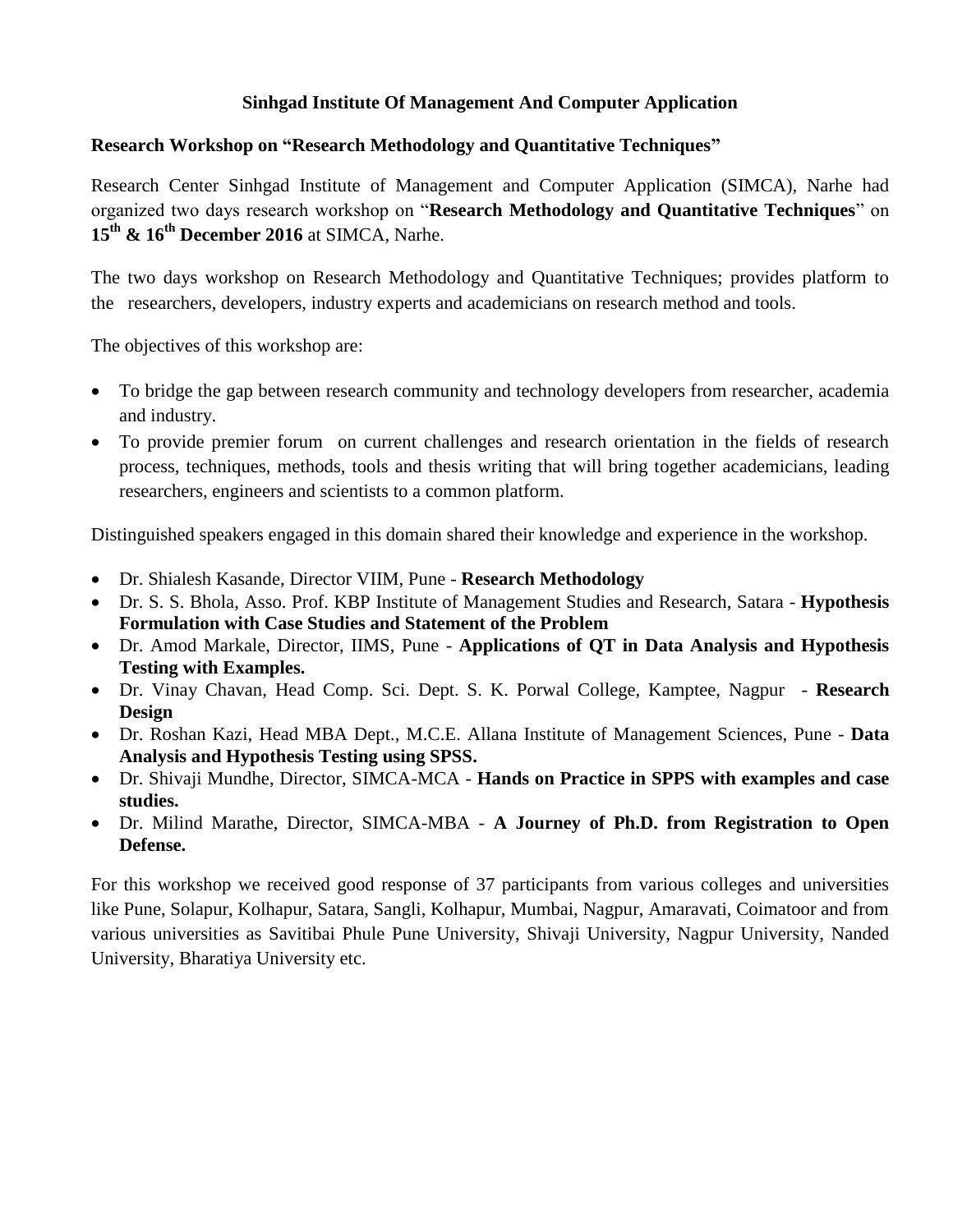

**Dr. Milind Marathe, Director, SIMCA-MBA** felicitating **Dr. Shialesh Kasande, Director VIIM, Pune**





**Dr. S. D. Mundhe, Director, SIMCA-MCA** felicitating **Dr. Vijay Chavan, Head Comp. Sci. Dept. S. K. Porwal College, Nagpur**



Participants **Hands on Practice in SPPS**

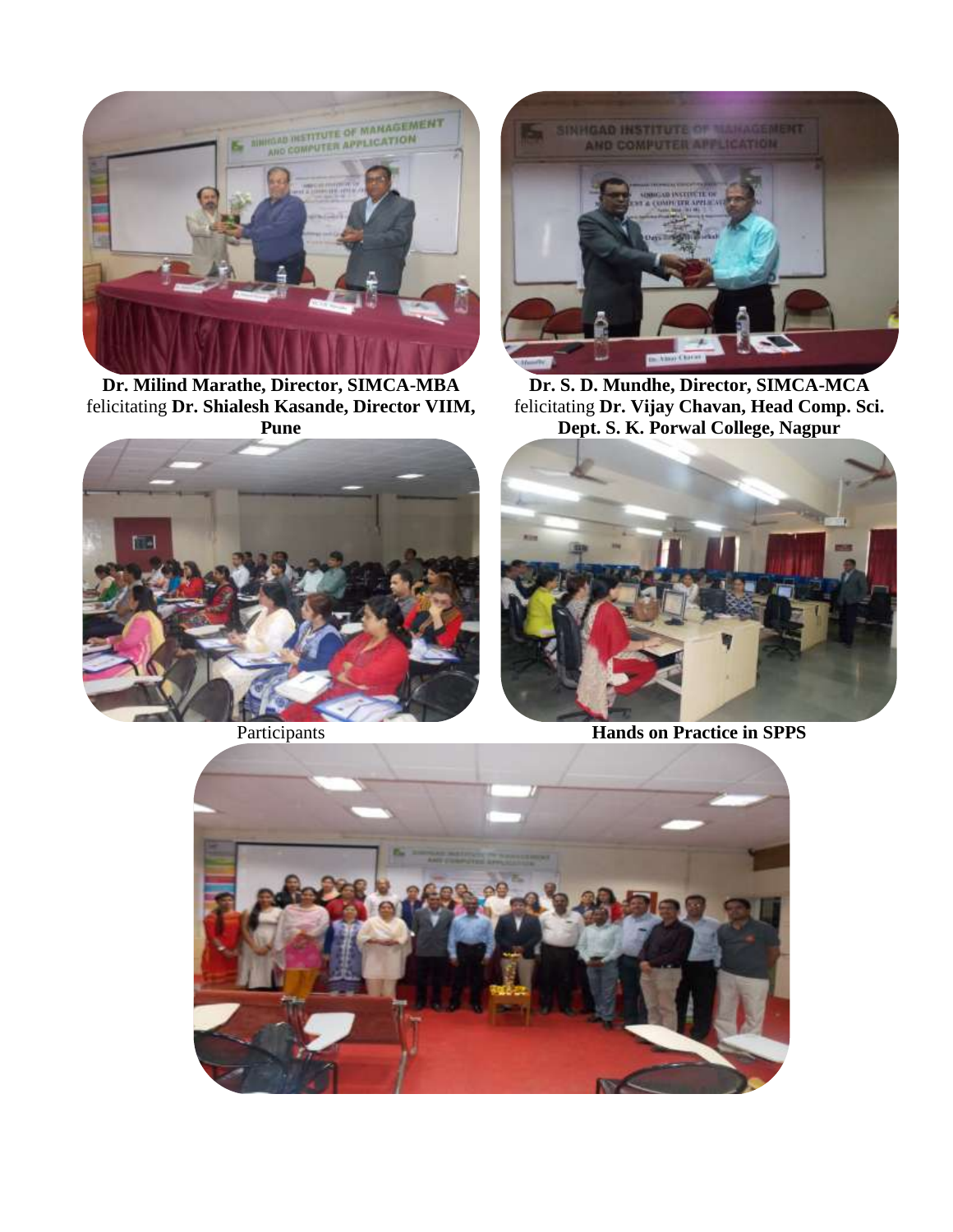**Event Name** State level Seminar on R-Programming & Data Analytics

**Date 11th & 12th January 2016**

**Funding Agency/ Sponsored By** Savitribai Phule Pune University, Pune

**Theme/Objective** This seminar was aimed at faculty and Education researcher from various colleges and universities of Maharashtra. The Seminar brought together researchers from both industry and academia to participate and get experienced to various aspects of R Programming and data Analytics and associated tools by classroom learning and hands-on experience.

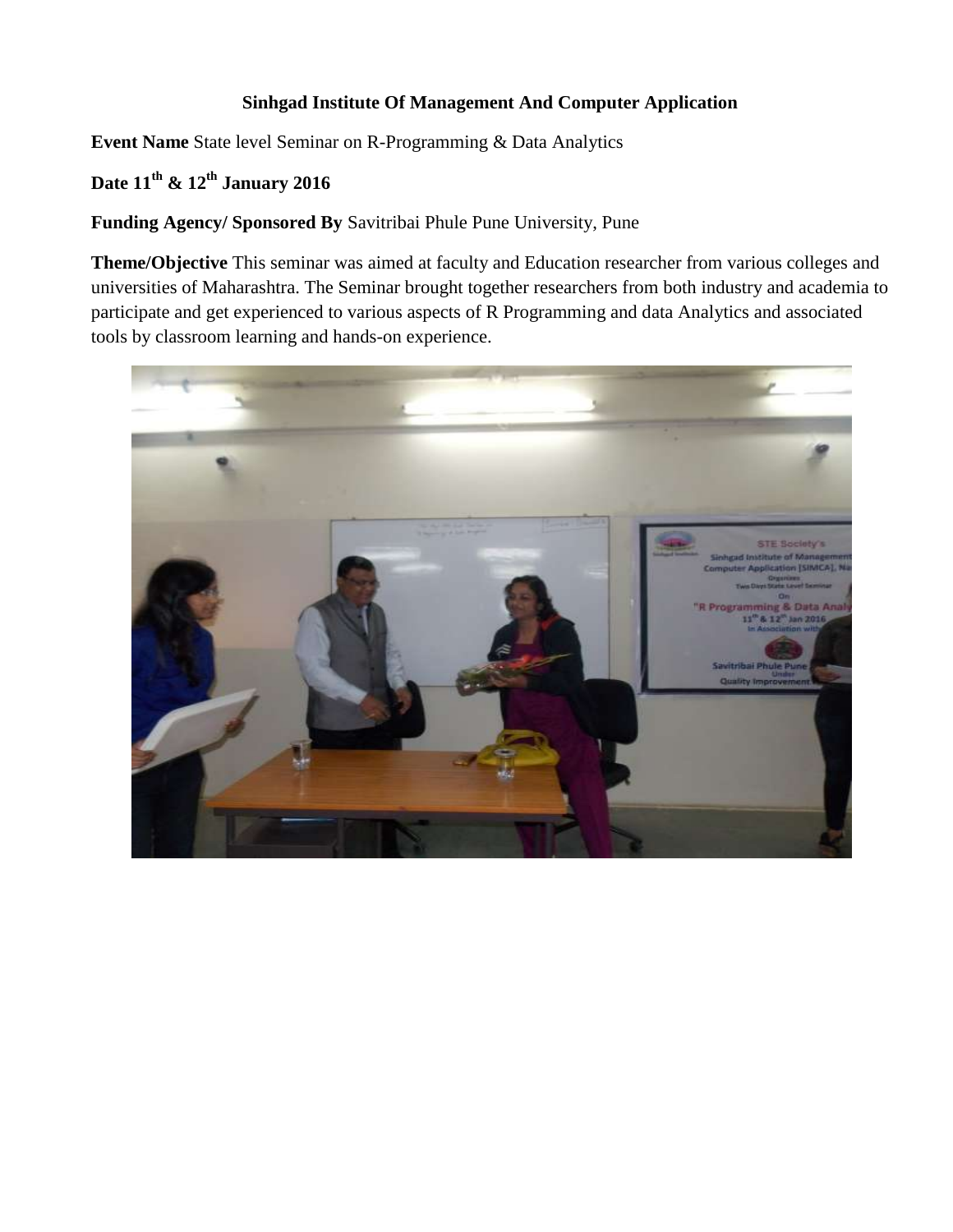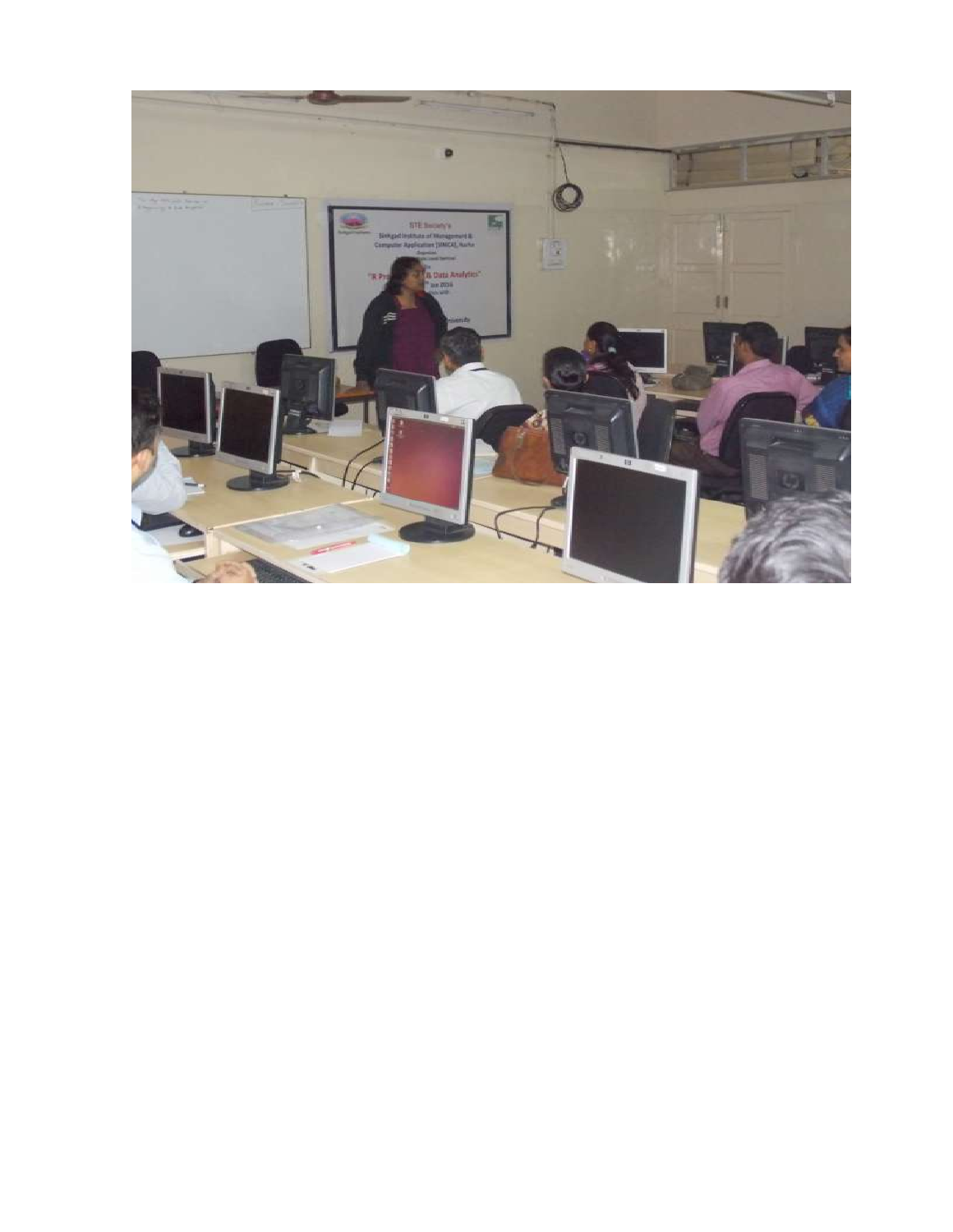**Event Name** State Level Seminar on "Data Mining and Big Data"

## **Date 9th & 10th January 2015**

**Funding Agency/ Sponsored By** Savitribai Phule Pune University, Pune

**Theme/Objective** The 2 days State Level Seminar on Data Mining and Big Data; provides platform to the researchers, developers, industry experts' and academicians on Data Mining and Big Data Techniques and Tools. The objective of the Seminar is to bridge the gap between research community and technology developers from academia and industry.



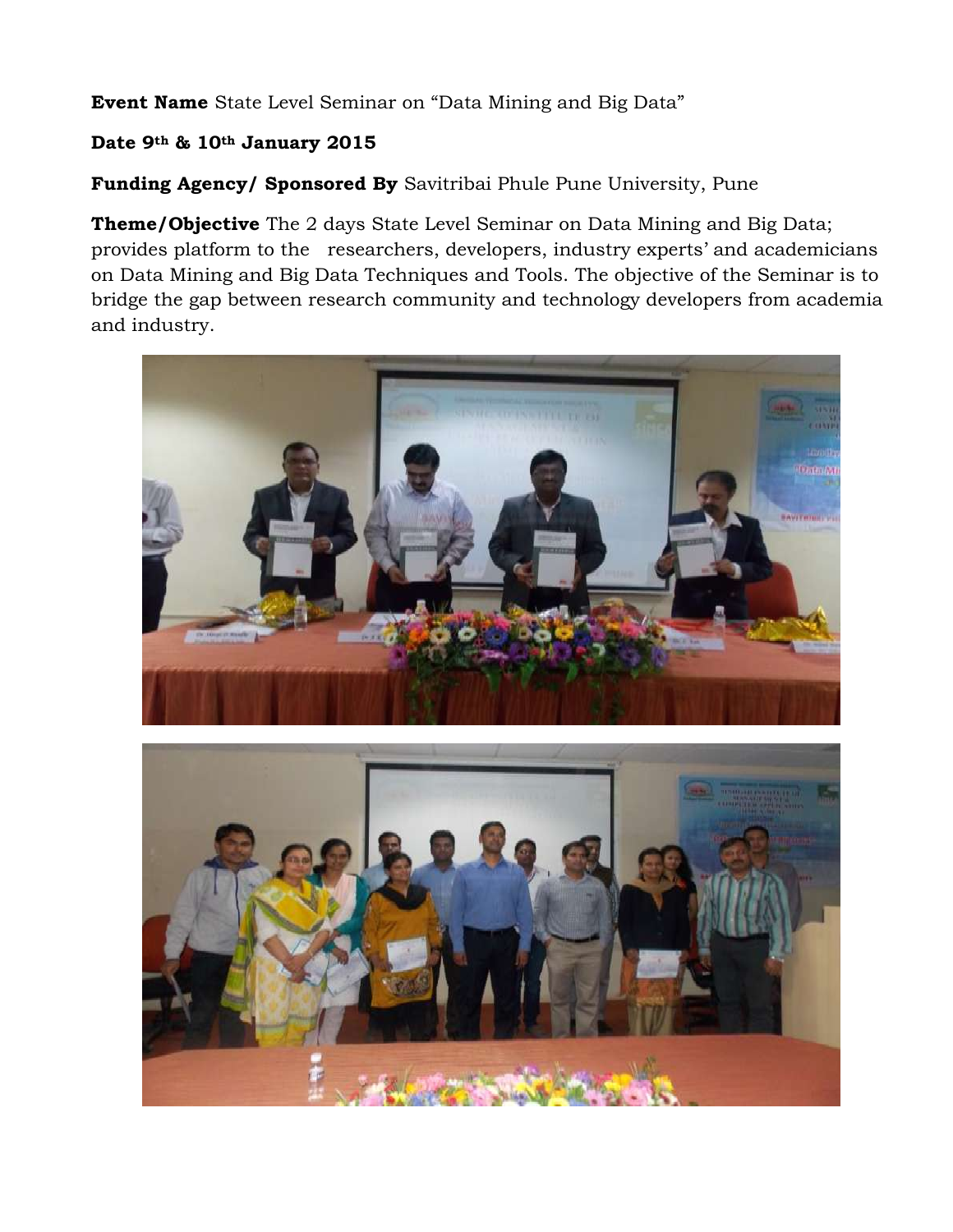## Workshop On: **"Workshop on Ethical Hacking and Information Security"**

Speaker: Mr.Anuj Kumar

Date: 13-Feb-14 Time: 11:00 AM– 01:00 PM

## SUMMARY

The demonstration regarding hacking, spam mail, calling etc. is shown.

The curriculum for the workshop is discussed as follows.

This is a two day workshop which will be divided in following nine sections.

- $\triangleright$  Concept of hacking it includes
	- What is hacking?
	- How is it done?
	- Terms related to hacking?
- $\triangleright$  Concept of virtualization
	- How can we install and run more than one OS simultaneously
- $\triangleright$  Windows OS hacking
	- Hiding folders without using hide option
	- Typing in command prompt small codes to hide the text
- $\triangleright$  Attacks on email
	- How email passwords can be hacked?
	- How passwords can be stopped from hacking?
- $\triangleright$  Trojans and viruses
	- About Trojans, how to introduce Trojan in a remote computer and how to protect against them.
- $\triangleright$  Targeting web app
	- How to hack a website.
- $\triangleright$  Mobile and VOIP hacking
- $\triangleright$  Reverse engineering
- $\triangleright$  Cyber law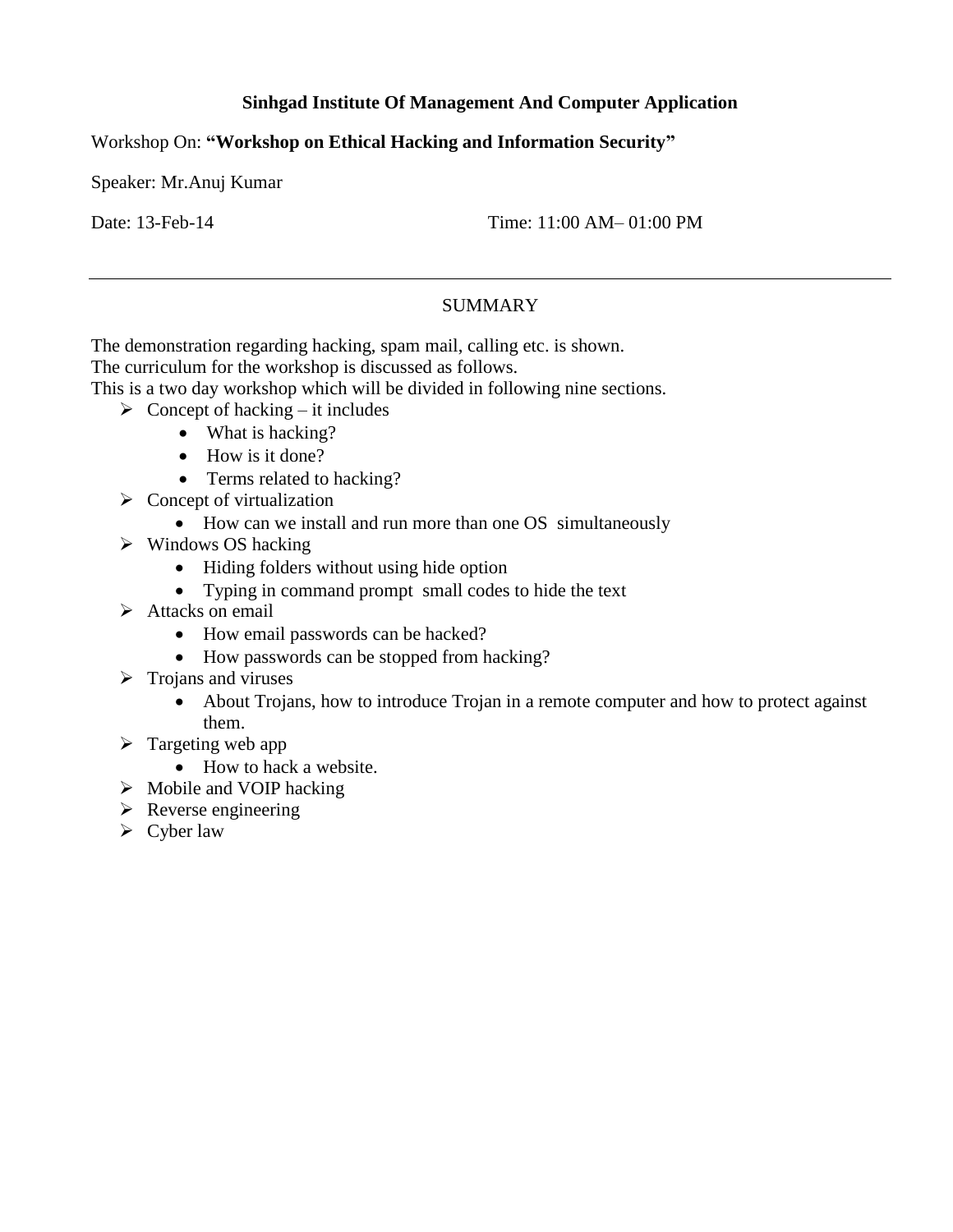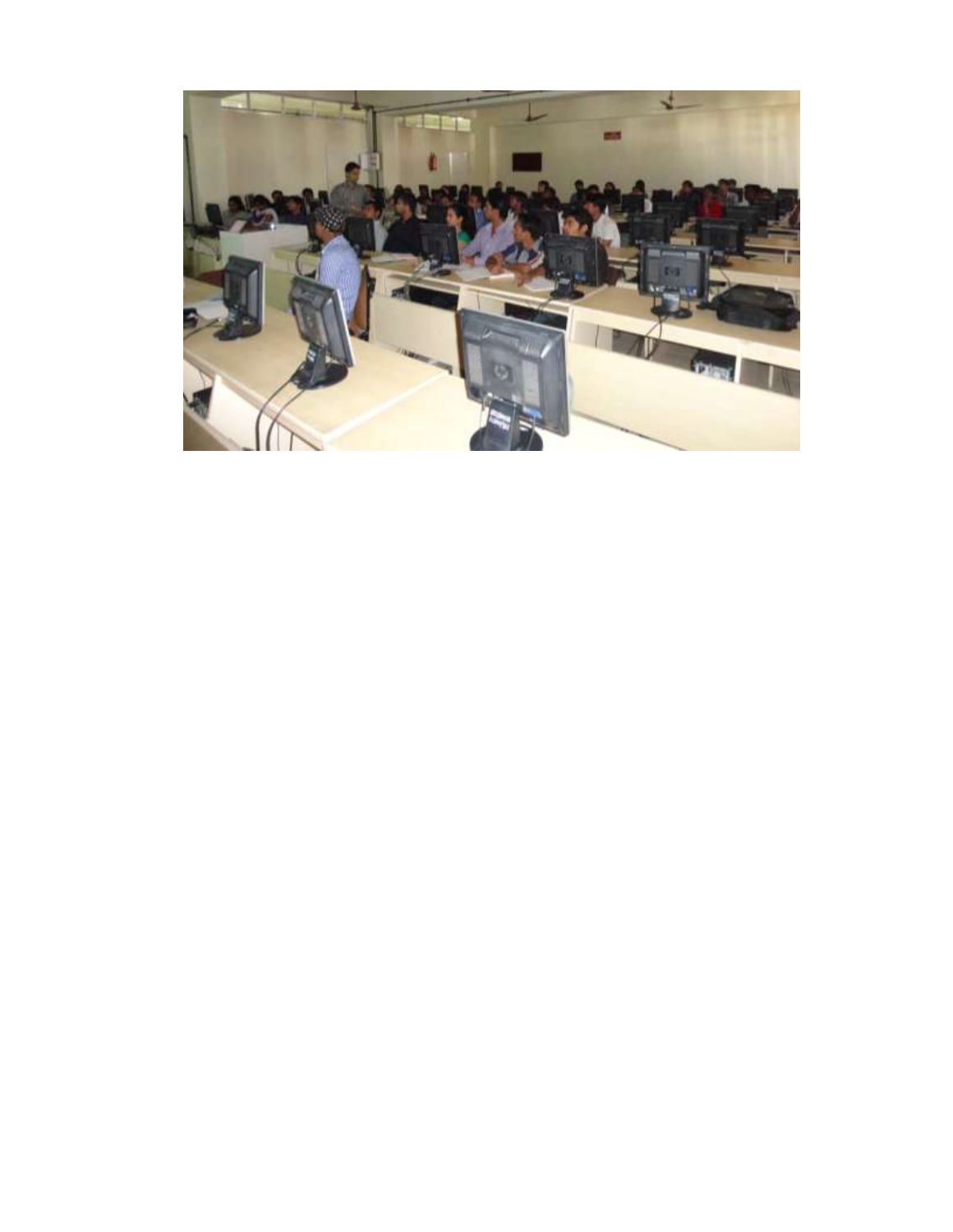#### Seminar On: **"Ethical Hacking and Information Security"**

Seminar By: Mr. Chandresh Kwatra

Date: Tuesday, 11-2-14 Time: 11:00 AM– 01:00 PM

Summary

□ Ethical Hacking Concepts and Scope

- What is Ethical Hacking?
- Why Ethical Hacking is Necessary
- Scope and Limitations of Ethical Hacking
- Skills of an Ethical Hacker

Information Security Controls

- Information Assurance (IA)
- Information Security Management Program
- Threat Modeling
- Enterprise Information Security Architecture (EISA)

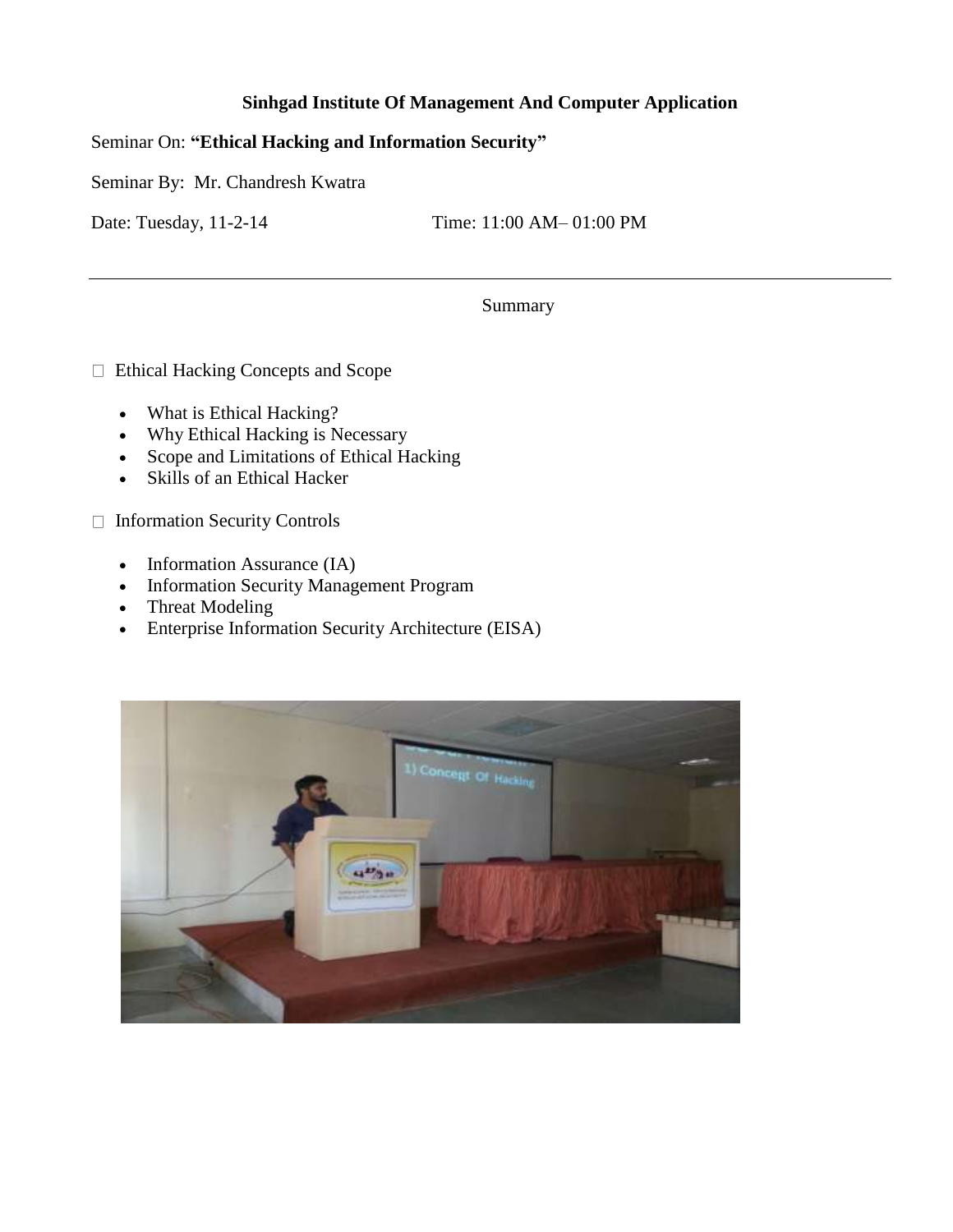Seminar On: **"Improving Self"** 

Seminar By: Ms. Sadhana Sanghavi

Date: 15-3-14 Time: 11:00 AM– 01:00 PM

#### Summary

The resource person gave us ample examples regarding the true life of human being.

- $\triangleright$  The positive thinking helps the person to improve the state of mind.
- $\triangleright$  The regular practice makes the person a perfect in any dimension.
- $\triangleright$  Lot of attractions in life diverts the human from his real objective of knowing self.
- $\triangleright$  Affection towards someone, money centered mentality and lot of other hurdles make the human narrow minded and it leads to stress in the life.
- $\triangleright$  Concentration can be achieved by default when one develops interest in the area. No need to concentrate forcefully.
- $\triangleright$  Ultimate truth is to know self which can be achieved when we analyze self and start the internal journey.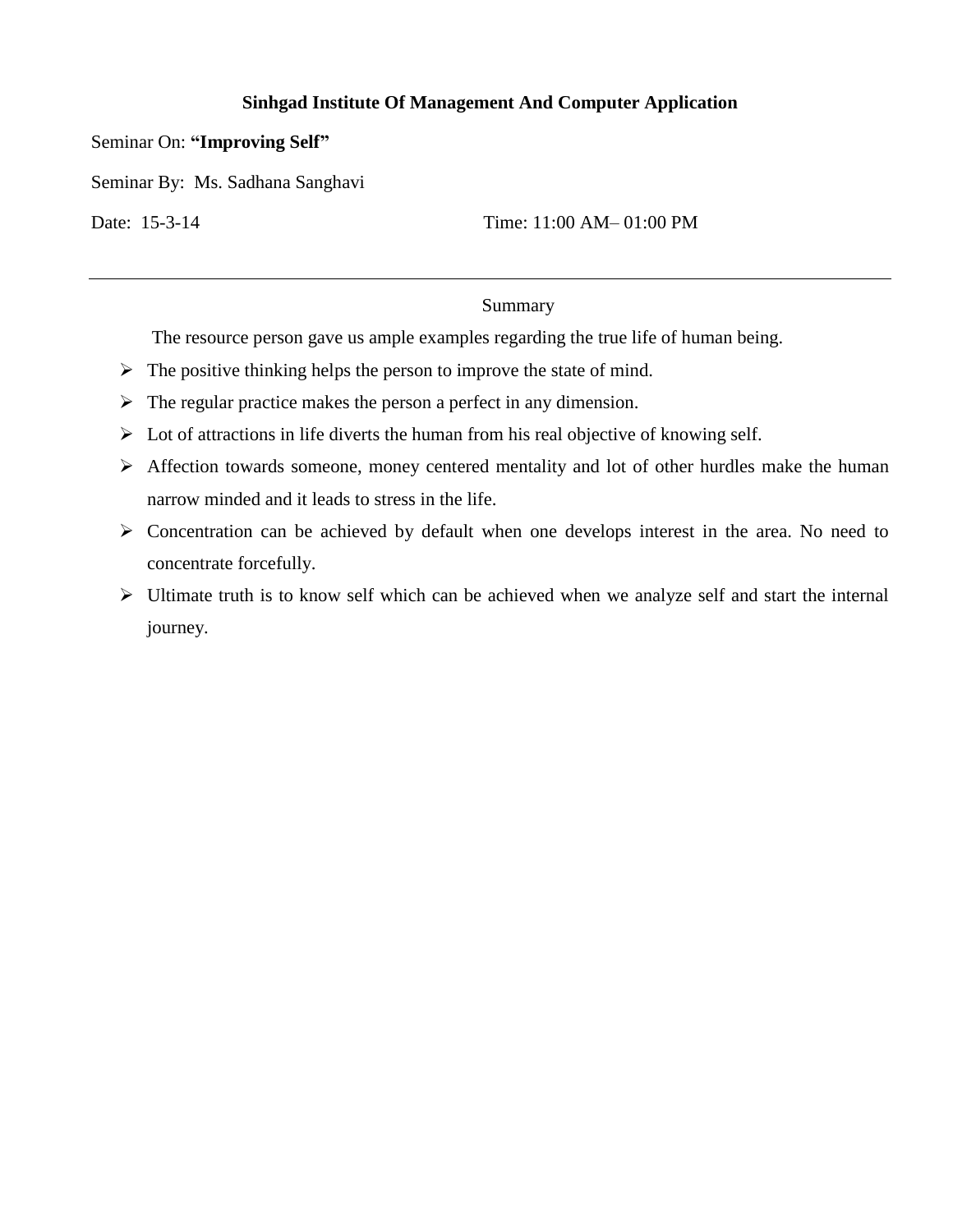

Seminar On: **"Information Security and IT Governance"** 

Seminar By: Mr. Sagar Rahurkar

Date: 25-1-14 Time: 02:00 PM– 04:00 PM

#### Summary

Information Security is one of the best career option now.

- $\triangleright$  Earlier the field was ignored and was not considered as career.
- > Information Security contains various policies and standard.
- $\triangleright$  Information Security is having its Framework
	- o People
	- o Process
	- o Technology
- Information Security means protecting information from
	- o Unauthorised access
	- o Use
	- o Discloser
	- o Disruption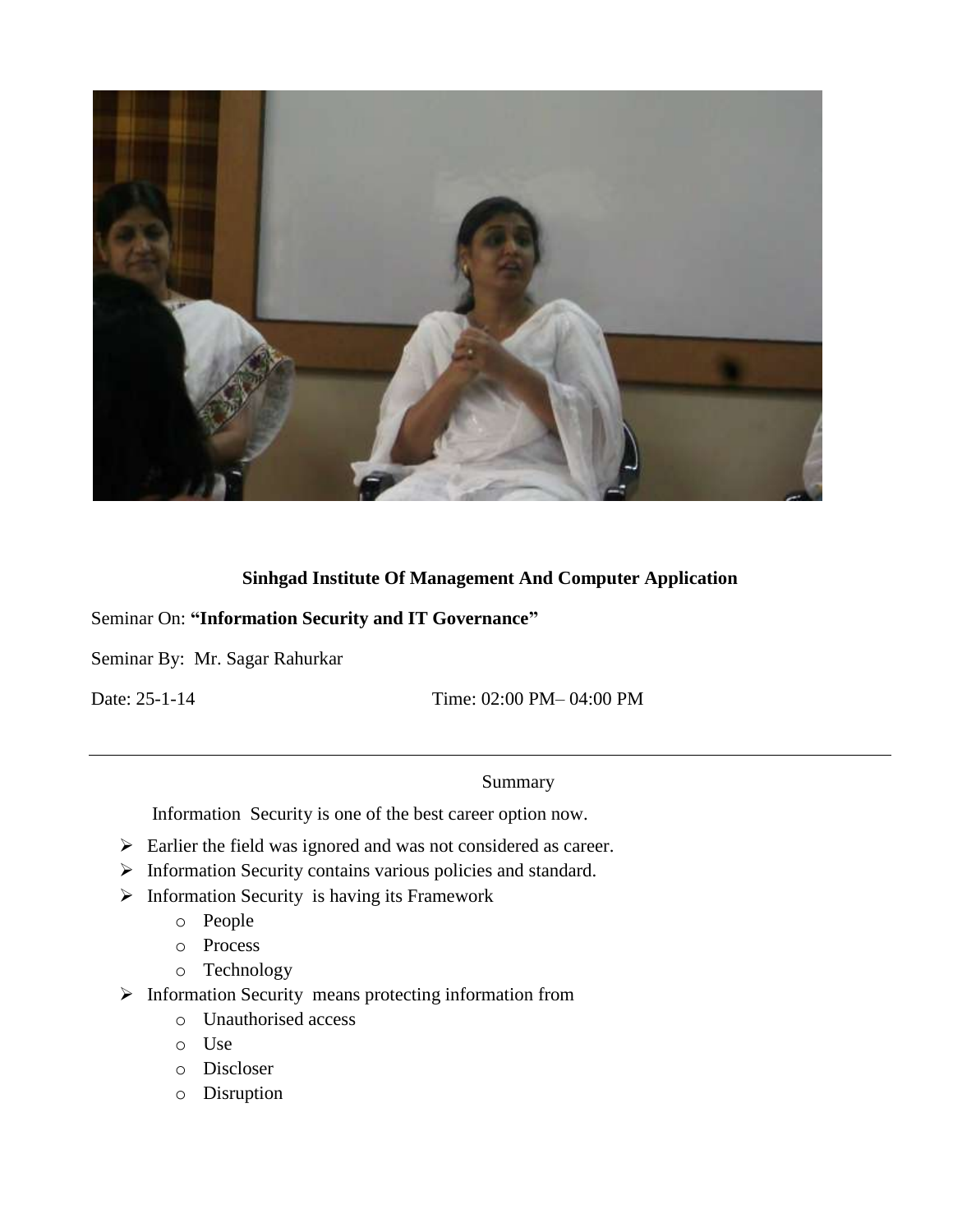- o Modification
- Firewall, Antivirus, VPN Encryption etc. are the various security perimeters.
- Information Security Management System (ISMS) is one of the important concept of Information Security.
- $\triangleright$  Auditing is also related to Information Security. Auditing means collection of information which is required for further processing.
- $\triangleright$  Cyber crime is one of the important threat to information Security.
- $\triangleright$  In cyber crime cyberspace is used either as
	- o A tool or
	- o A target or
	- o Both
- The effects of cyber crimes are Cyber war, Cyber Terrorism, Threat to National Security.
- $\triangleright$  The unethical access to the technology is Hacking.
- $\triangleright$  Hacking is not crime. It is completely ethical process.
- $\triangleright$  The manual and automated hacking can be done for the software.

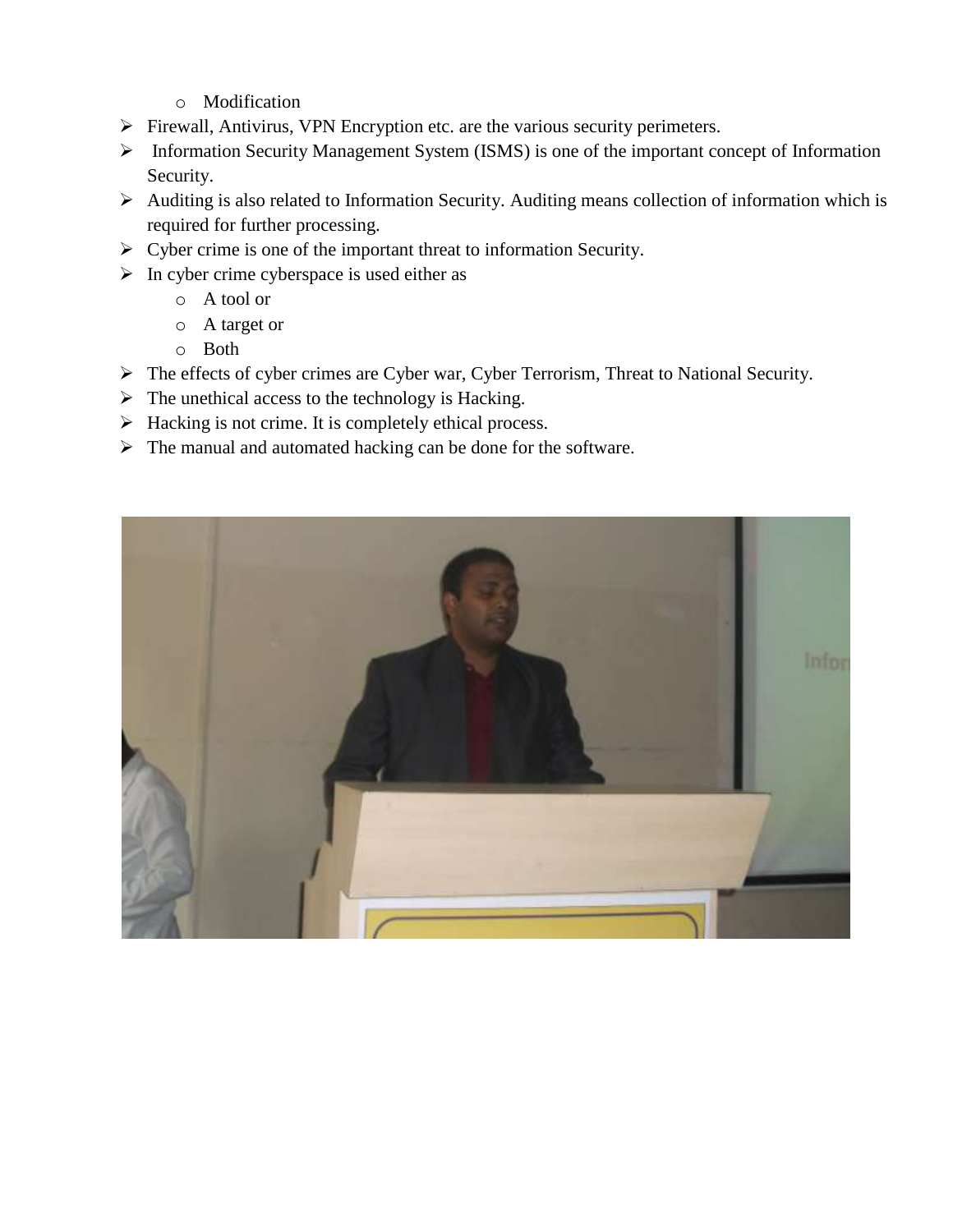### Seminar On: **"Project Management"**

Seminar By: Shraddha Sura

Date: 21-3-14 Time: 12:00 AM– 01:30 PM

#### Summary

- $\triangleright$  The project is assigned to the employee along with the deadline
- $\triangleright$  Managing project requires skills
- $\triangleright$  When to use which construct is important
- $\triangleright$  For loop can be used when number of iterations are predetermined.
- $\triangleright$  While loop can be used when the iteration frequency is not known earlier
- $\triangleright$  Successful project management can be achieved by breaking the project in modular manner and tracking the completeness in deadline
- $\triangleright$  The project manager has to possess the characteristics like understanding, cooperation and problem identifying and rectifying power.
- $\triangleright$  The project guide is very cooperative and important agent
- $\triangleright$  Timely reporting to guide regarding the progress is essential.
- $\triangleright$  The task completion is in team
- $\triangleright$  Team building is necessary.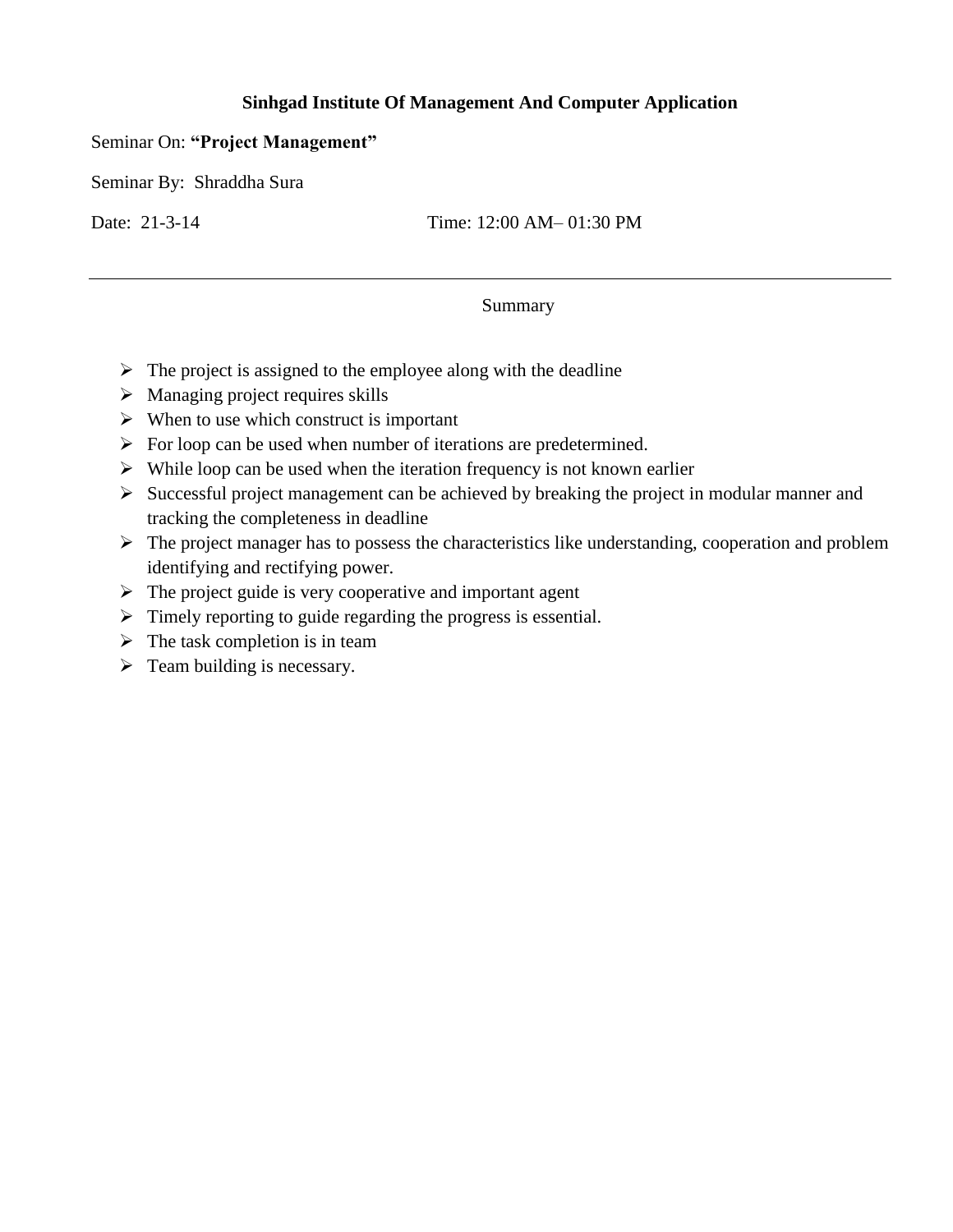**Event Name** Sinhgad Karandak : Techtonic 2014 – Seminar on Cloud Computing

**Date 5th February 2014**

# **Funding Agency/ Sponsored By** N/A

**Theme/Objective** Cloud Computing is a general term used to describe a new class of network based computing that takes place over the Internet. This seminar is aimed at providing the insight of cloud computing which is emerging as the latest trend in the industry.

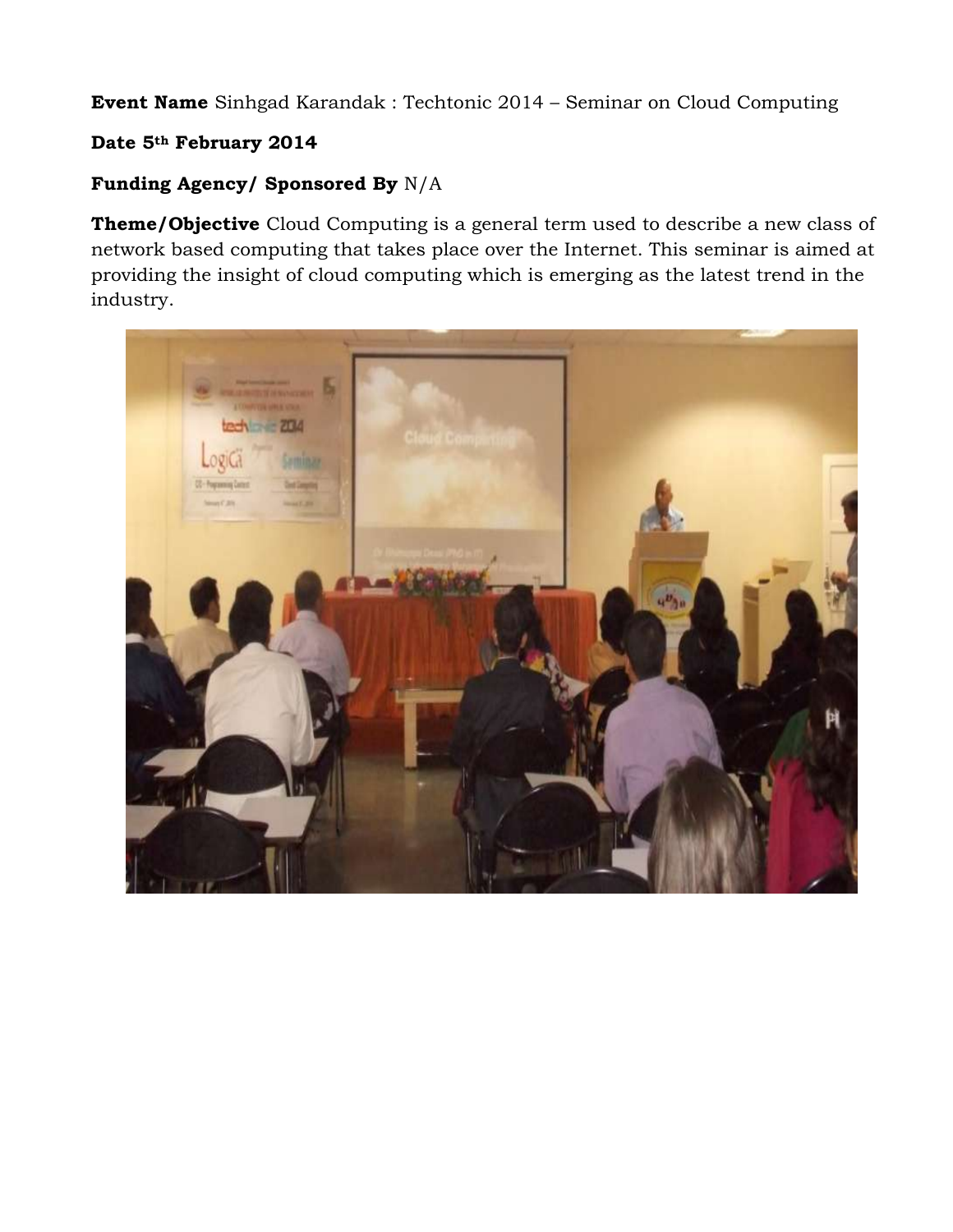## **Event Name** Workshop on Mozilla Web Maker

## **Date 21st September 2013**

# **Funding Agency/ Sponsored By**

**Theme/Objective** They have provided information about Mozila i.e. Mozilla is an open source community that works for spreading awareness about open source and web literacy. Webmaker is a product developed by Mozilla for web editing and learning. A Webmaker tool is one of the best learning options now.